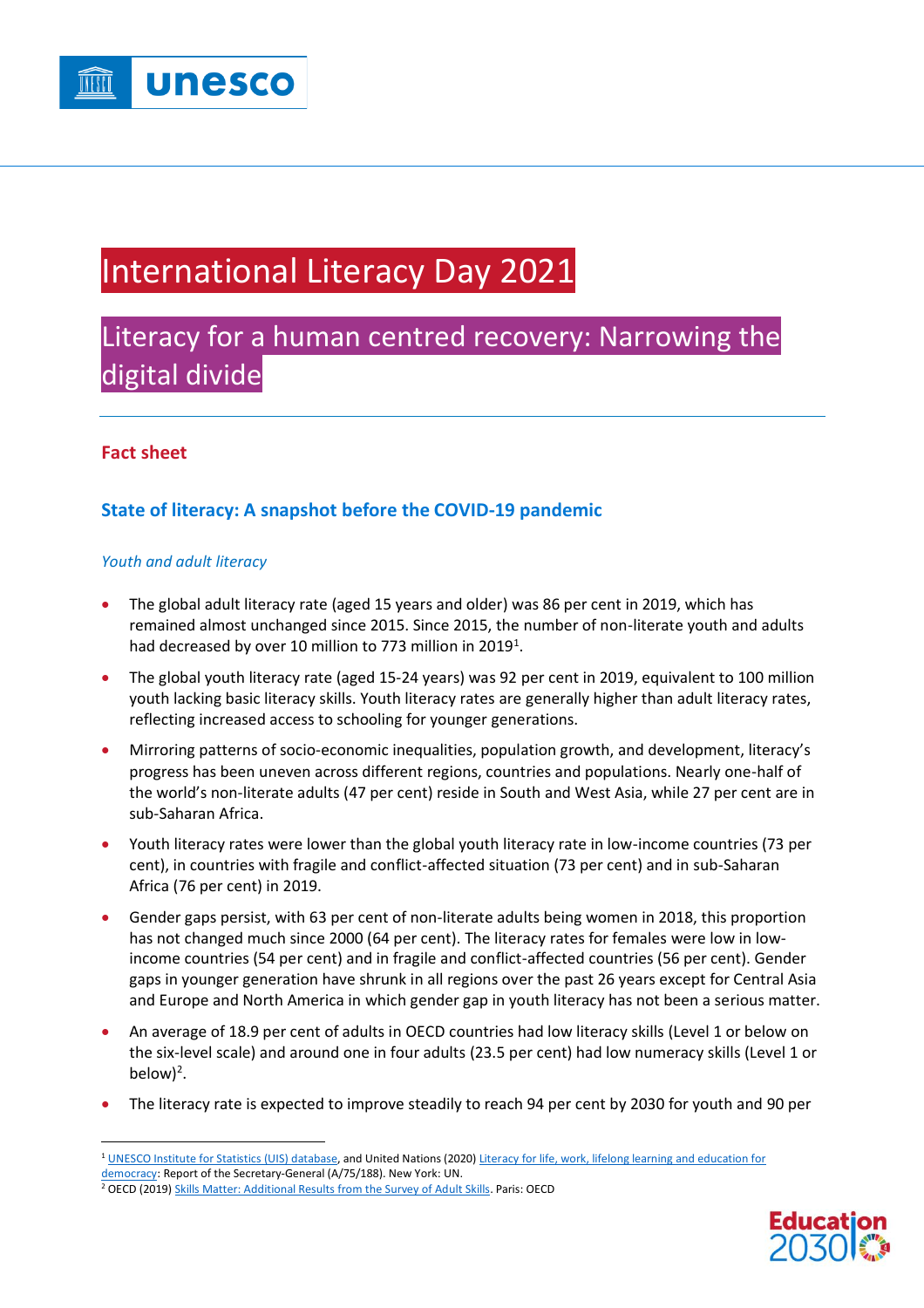cent for adults. In low-income countries, less than 70 per cent of adults and slightly more than 80 per cent of youth aged 15 to 24 years are projected to have basic literacy skills by 2030<sup>3</sup>.

- Increasingly, a higher level of literacy skill is demanded as societies undergo the fourth industrial revolution (Industry 4.0) and become more knowledge oriented. Artificial intelligence (AI), for instance, might impact on skill demands in employment requiring literacy and numeracy skills.<sup>4</sup> This gives a new perspective to literacy efforts, while promoting 'basic functional literacy skills for all' remains a priority.
- Even before the pandemic, nearly 60 per cent of governments spent less than 4 per cent of their national education budget on adult literacy and education<sup>5</sup>.

#### *Children and adolescents*

- An estimated 258 million children, adolescents, and youth (about aged  $6 17$  years) were out of school in 2018, representing one-sixth of the global population of this age group.<sup>6</sup>
- Globally, more than 617 million children and adolescents did not achieve minimum proficiency levels in reading and mathematics (more than 387 million children of primary school age and 230 million adolescents of lower secondary school age). If the current trend persists, more than onehalf (56 per cent) of all children will leave primary school without minimum proficiency levels in literacy and numeracy, and the figure for adolescents could reach 61 per cent. More than four out of five children and adolescents in sub-Saharan Africa (88 per cent) and in Central and Southern Asia (81 per cent) will have the same issue<sup>7</sup>.

#### *Literacy and language*

- The promotion of literacy should be looked at from a perspective of multilingualism. Several international and regional languages have expanded as *lingua franca*, while the survival of numerous minority and indigenous languages is in danger. Some 40 per cent of the global population does not access education in a language they understand and use daily<sup>8</sup>.
- The five sub-Saharan African countries with the world's lowest adult literacy rates are linguistically diverse<sup>9</sup>.

<sup>3</sup> UIS and Global Monitoring Report (2020[\) Meeting Commitments: Are countries on track to achieve SDG4?](http://uis.unesco.org/sites/default/files/documents/meeting-commitments-are-countries-on-track-achieve-sdg4.pdf)

<sup>4</sup> OECD (2017[\) OECD Digital Economy Outlook 2017.](https://www.oecd-ilibrary.org/sites/9789264276284-en/index.html?itemId=/content/publication/9789264276284-en) Paris: OECD.

<sup>5</sup> UIL (2019[\) Fourth global report on adult learning and education: Leave no one behind](https://unesdoc.unesco.org/ark:/48223/pf0000372274) – participation, equity and inclusion. Hamburg: UIL.

<sup>6</sup> UIS (2019[\) New Methodology shows that 258 million children, adolescents, and youth are out of school:](http://uis.unesco.org/sites/default/files/documents/new-methodology-shows-258-million-children-adolescents-and-youth-are-out-school.pdf) Fact Sheet no.56. Montreal: UIS.

<sup>7</sup> UIS (2017[\) More than One-Half of Children and Adolescents Are Not Learning Worldwide.](http://uis.unesco.org/sites/default/files/documents/fs46-more-than-half-children-not-learning-en-2017.pdf) Fact Sheet No.46. Montreal: UIS.

<sup>8</sup> UNESCO (2016) 40 per cent [don't access education in a language they understand](https://en.unesco.org/gem-report/sites/default/files/MLD_2016.pdf). Paris: Global Monitoring Report

<sup>9</sup> UNESCO (2020)[. Global education monitoring report, 2020: Inclusion and education: all means all.](https://unesdoc.unesco.org/ark:/48223/pf0000373718) Paris: UNESCO.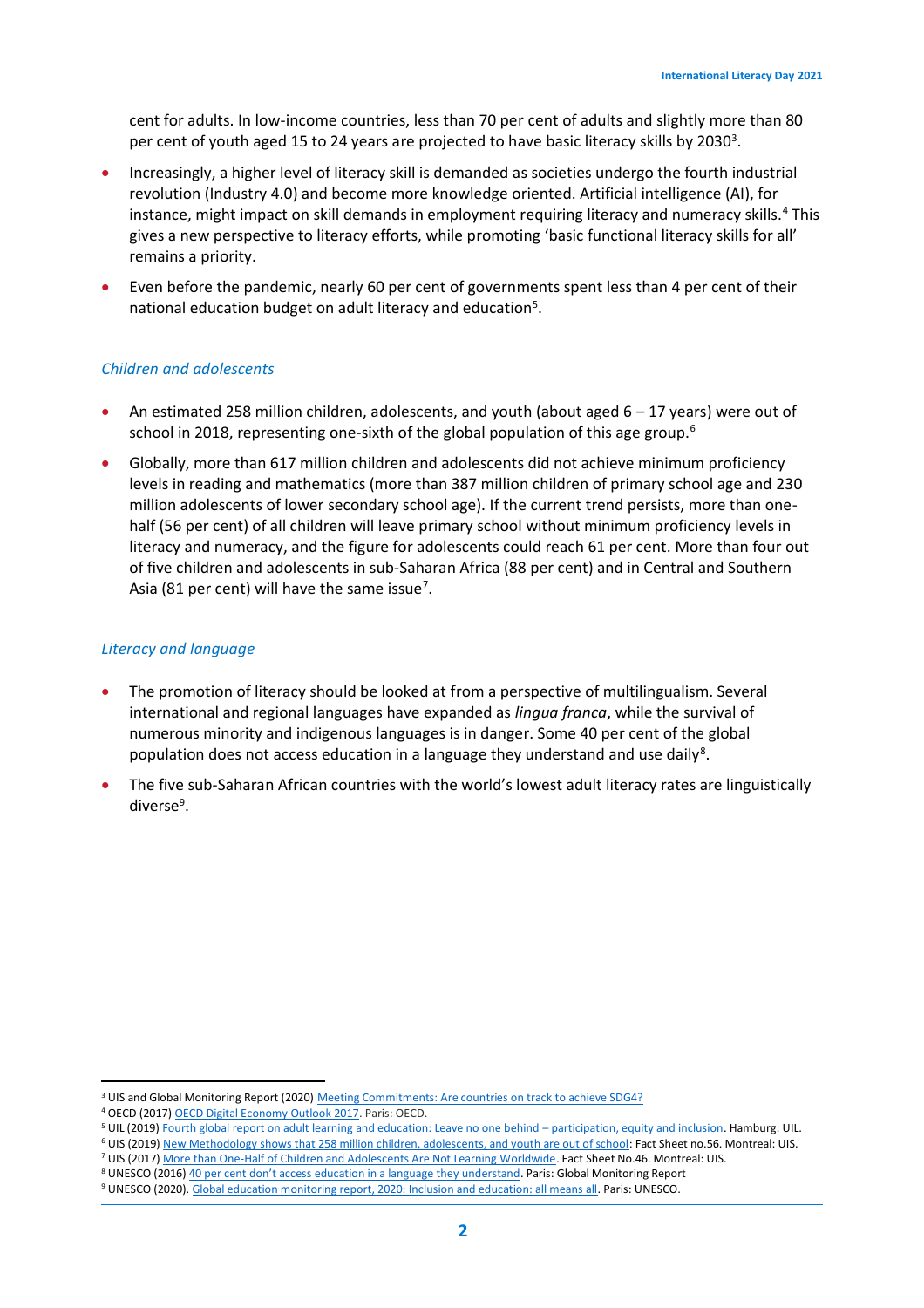## **Literacy in the context of the COVID-19 crisis**

#### *Impact of COVID-19 on education*

- The outbreak of the COVID-19 pandemic has had a serious negative impact on quality of education in general and developing literacy skills specifically. At the beginning of the pandemic, schools were closed in more than 190 countries, affecting the education of 90 per cent of the world's student population of 1.57 billion.
- An average child had lost 54 per cent of a year's contact time by November 2020. This can be equal to over a year of learning lost when we consider the loss of previous knowledge<sup>10</sup>.
- Overall, about 40 per cent of low- and lower-middle-income countries have not supported learners at risk of exclusion during the COVID-19 pandemic, such as those living in remote areas, the poor, linguistic minorities and learners with disabilities $^{11}$ .
- Responses to the COVID-19 school closures included [remote learning solutions](http://covid19.uis.unesco.org/gpe-map/) ranging from distributing paper-based take home materials to providing lessons through broadcast media (such as TV and radio) and digital platforms. Radio was the most widely used media among low-income countries (92 per cent) while being used much less in high-income countries (25 per cent).
- 826 million students (50 per cent) kept out of classrooms by the pandemic do not have access to a computer at home, according to a recent study by the [UNESCO Institute of Statistics](http://uis.unesco.org/) (UIS) and the [Teacher Task Force](https://teachertaskforce.org/)<sup>12</sup>. Such contexts challenge the total shift towards digital and online learning for many children and youth.
- Across pre-primary, primary and secondary levels, 49 per cent of countries increased their expenditure in education to support schools during the COVID-19 pandemic. More than 60 per cent of countries in each income group were expected to raise their education budgets in 2021 as compared to the levels in 2020. Recalling the two-year time lag between the 2008 financial crisis and the resulting education budget cuts, it will be critical to sustain this investment in education in the coming years, with a particular focus on the vulnerable and marginalized learners<sup>13</sup>.
- Due to the COVID-19 crisis, the annual funding gap in low- and lower-middle-income countries to achieve SDG4 risks increasing from US\$148 billion to US\$ 200 billion annually<sup>14</sup>.

#### *Youth and adult literacy in times of COVID-19*

• Many non-literate youth and adults have been disproportionally hit harder by educational, social and economic impacts of the pandemic. At the beginning of the pandemic, many countries did not explicitly include adult literacy programmes in their education response plans. The majority of existing adult literacy programmes were suspended, with just a few courses continuing virtually, through TV and radio, or in open air, where possible<sup>15</sup>.

<sup>10</sup> UIS (2021[\) Pandemic-related disruptions to schooling and impact on learning proficiency indicators: A focus on the early grades.](http://uis.unesco.org/sites/default/files/documents/covid-19_interruptions_to_learning_-_final2.pdf) Montreal: UIS. The UIS adopted 'forgetting ratio of 2.0' for its model in light of the loss of skills acquired by learners even before the interruption. In this model, for every month of contact time lost, two months of learning are assumed to have been lost.  $11$  ibid

<sup>&</sup>lt;sup>12</sup> UNESCO (2020)[. Learning through radio and television in the time of COVID-19.](https://en.unesco.org/news/learning-through-radio-and-television-time-covid-19) Paris: UNESCO.

<sup>13</sup> UNESCO, UNICEF, The World Bank, and OECD (2021). What's Next: Lessons on Education Recovery: Findings from a Survey of Ministries of [Education amid the COVID-19 Pandemic.](http://uis.unesco.org/sites/default/files/documents/lessons_on_education_recovery.pdf) Paris. New York and Washington, D.C.: UNESCO, UNICEF, The World Bank, and OECD. <sup>14</sup> Global Education Monitoring Report (2020[\) Act now: Reduce the impact of COVID-19 on the cost of achieving SDG4.](file:///C:/Users/beatrizsalgado/Downloads/AppData/Local/Microsoft/Windows/INetCache/Content.Outlook/Downloads/374163eng%20(1).pdf) In support of the

COVID-19 Global Education Coalition launched by UNESCO. Policy paper 42. Paris: UNESCO.

<sup>15</sup> UNESCO. 2020[. International Literacy Day: background paper on 'youth and adult literacy in the time of COVID-19: impacts and revelations'.](https://unesdoc.unesco.org/ark:/48223/pf0000374187)  Paris: UNESCO. & UNESCO Institute for Lifelong Learning (2020[\) Open and distance learning to support youth and adult learning. UNESCO COVID-](https://unesdoc.unesco.org/ark:/48223/pf0000373815)[19 Education Response:](https://unesdoc.unesco.org/ark:/48223/pf0000373815) Education Sector Issue note n.2.5. Paris: UNESCO.